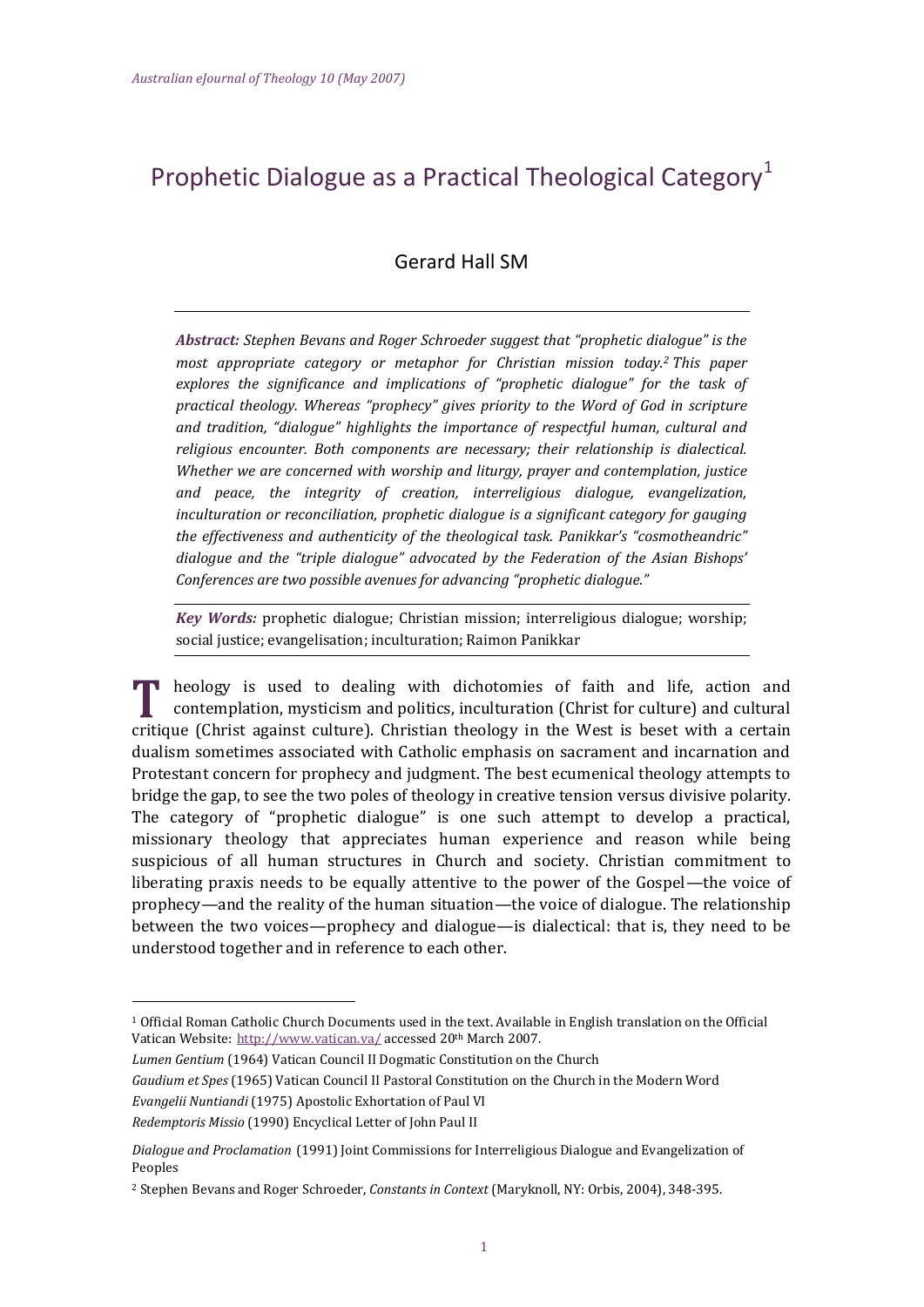The actual term "prophetic dialogue" was introduced at the fifteenth General Chapter of the Catholic Missionary Society of the Divine Word.<sup>3</sup> As developed by Bevans and Schroeder, who are incidentally Divine Word Missionaries, the term is proposed as the most appropriate metaphor or category for articulating a Christian missionary theology for contemporary times. They understand Christian mission in terms of: participation in the life and mission of the Trinity; continuation of Jesus' mission to preach, serve and witness to the "already/not yet" reign of God; and proclamation of Christ as the world's only saviour.<sup>4</sup> The essential components of mission are presented as: witness and proclamation; liturgy, prayer and contemplation; commitment to justice, peace and the integrity of creation; interreligious dialogue; inculturation; reconciliation.<sup>5</sup> In various ways, these will form the bases of our theological reflection on prophetic dialogue as a primary category for practical theology throughout the remainder of the paper.

#### *Witness and Proclamation*

The experience of the first Christians after Pentecost is one in which witness to and proclamation of the presence of the risen Christ and the Spirit in their midst is foundational. Word and deed belong together: "You are to be my witnesses in Jerusalem... (and) even to the ends of the earth" (Acts 1:8); "Go, therefore, make disciples of all nations..." (Mt 28:19). Witness and proclaim: authentic witness is necessary for effective proclamation; and effective proclamation is itself a form of witness. In Luke's version, Jesus tells the Emmaus disciples that it is written in the Scriptures that "the Christ would suffer and on the third day rise from the dead, and that, in his name, repentance and forgiveness of sins would be preached". To which he adds: "You are witnesses to this" (Lk 24:47-48). Witness and proclamation are not primarily about doctrines, but a way of life lived by Jesus and taught to his disciples. Jesus' own mission is one in which his teachings express in word what his healings demonstrate in action. His common ritual of tablefellowship with the poor and marginal witnesses to what he proclaims in word and parable.

Christian evangelization inevitably fails where the proclamation of the Gospel is not at the same time expressed by "the witness of an authentically Christian life" (*Evangelii Nuntiandi*, 41). Indeed, as stated by the Second Vatican Council, "this split between the faith which many profess and their daily lives deserves to be counted among the more serious errors of our age" (*Gaudium et Spes*, 43). Whereas Catholics speak of "evangelization", Protestants and Evangelicals use the term "evangelism". Both signify, perhaps with different emphases, that witness and proclamation are integral and interrelated components of mission. This is made clear in Protestant missionary theologian David Bosch's description of evangelism as:

that dimension and activity of the church's mission which, by word and deed and in the light of particular conditions and a particular context, offers every person and every community, everywhere, a valid opportunity to be directly challenged to a radical reorientation of their lives, a reorientation which involves such things as deliverance from slavery to the world and its powers; embracing Christ as Saviour and Lord; becoming a living member of his community, the church; being enlisted into his service

<sup>3</sup> Bevans and Schroeder, *Constants in Context*, 458 n.1.

<sup>4</sup> Bevans and Schroeder, *Constants in Context*, 348.

<sup>5</sup> Bevans and Schroeder, *Constants in Context*, 351.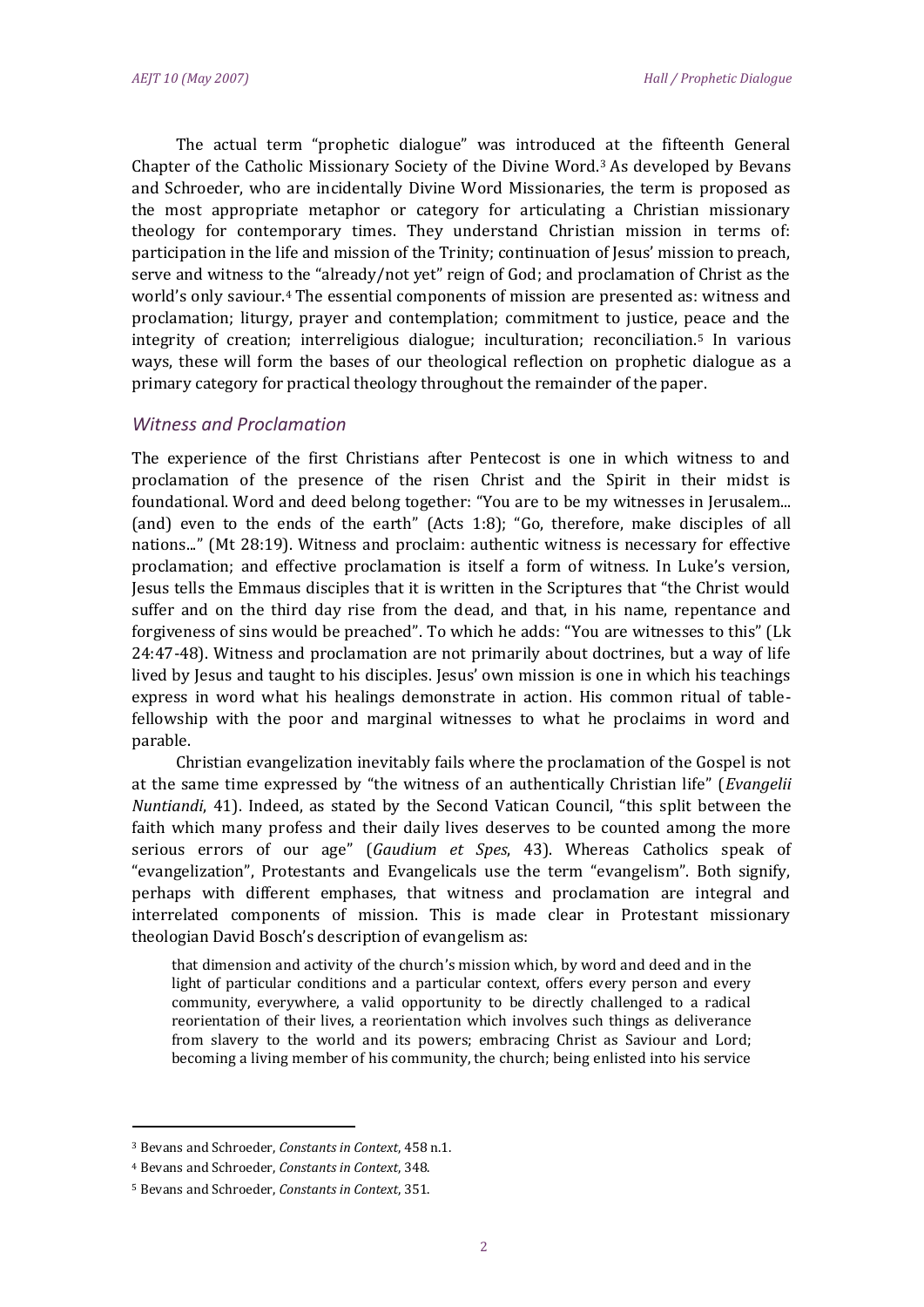of reconciliation, peace and justice on earth; and being committed to God's purpose of placing all things under the rule of Christ.<sup>6</sup>

In other words, proclamation of the Gospel occurs *through* the authentic witness of Christian lives and the real experience of God's purpose, Spirit and reign in the world.

Although it is true that "proclamation is the foundation, summit and centre of evangelization" (*Dialogue and Proclamation*, 10), the manner of that proclamation should be carried out, again to use David Bosch's phrase, with "bold humility." <sup>7</sup> This means that proclamation of the Gospel needs to take place in the context of respectful dialogue, solidarity and collaboration with the human family. In this context, witness has priority over proclamation because without authentic witness the true Gospel is not being preached. Neither will it be heard. Proclamation should be in the form of an invitation and as an answer to a question: it is genuinely dialogical. One proclaims with a listening heart, humbly and even from a position of weakness and vulnerability. One also proclaims in recognition that we always have something to learn and receive from others and their traditions (*Dialogue and Proclamation*, 49) since the Spirit of God knows no bounds. Authentic, witness-based proclamation disclaims a position of superiority and so approaches dialogue as the meeting of persons on common pilgrimage.

Practical theology can be described as an evangelical activity which emerges from the heart of the life of the Christian community. This is the place of witness or what Terry Veling calls the *vocational* aspect of practical theology as "response to the call of God in which we come to realize that our purpose for 'being in the world' is to respond to the purposes of God." <sup>8</sup> The practical theologian is called to be a witness to the Word and to the world—or, perhaps better stated, to witness to the Word in the world. This requires attentiveness to the Word of God in the Scriptures; but, equally, "we must be aware of and understand the aspirations, the yearnings and the often dramatic features of the world in which we live" (*Gaudium et Spes*, 4). The task of interpreting God's Word for this people in this place and time—surely the goal of all practical theology—is then a work of both witness and proclamation. It is a work that arises from a deep listening to the Scriptures and profound attentiveness to the 'signs of the times' in order to speak authentically of justice, peace, salvation and God's purposes for our world.

#### *Liturgy, Prayer and Contemplation*

Not only are liturgy, prayer and contemplation central to Christian life and mission, they are—or should be—central to practical theological reflection. John Fuellenbach speaks of the Church's triple responsibility:

> (1) to proclaim in word and sacrament the definitive arrival of the kingdom in Jesus Christ;

> (2) to offer herself as a sign that the kingdom of God is already operative in the world today; and

> (3) to challenge society as a whole to transform itself according to the kingdom values of justice, love and peace.<sup>9</sup>

 $\overline{\phantom{a}}$ 

<sup>6</sup> David Bosch, *Transforming Mission* (Maryknoll, NY: Orbis, 1991), 420.

<sup>7</sup> Bosch, *Transforming Mission*, 489.

<sup>8</sup> Terry Veling, *Practical Theology: On Earth as it is in Heaven* (Maryknoll, NY: Orbis, 2005), 12.

<sup>9</sup> John Fuellenbach, *The Kingdom of God: The Message of Jesus Today* (Maryknoll, NY: Orbis, 1995), 270.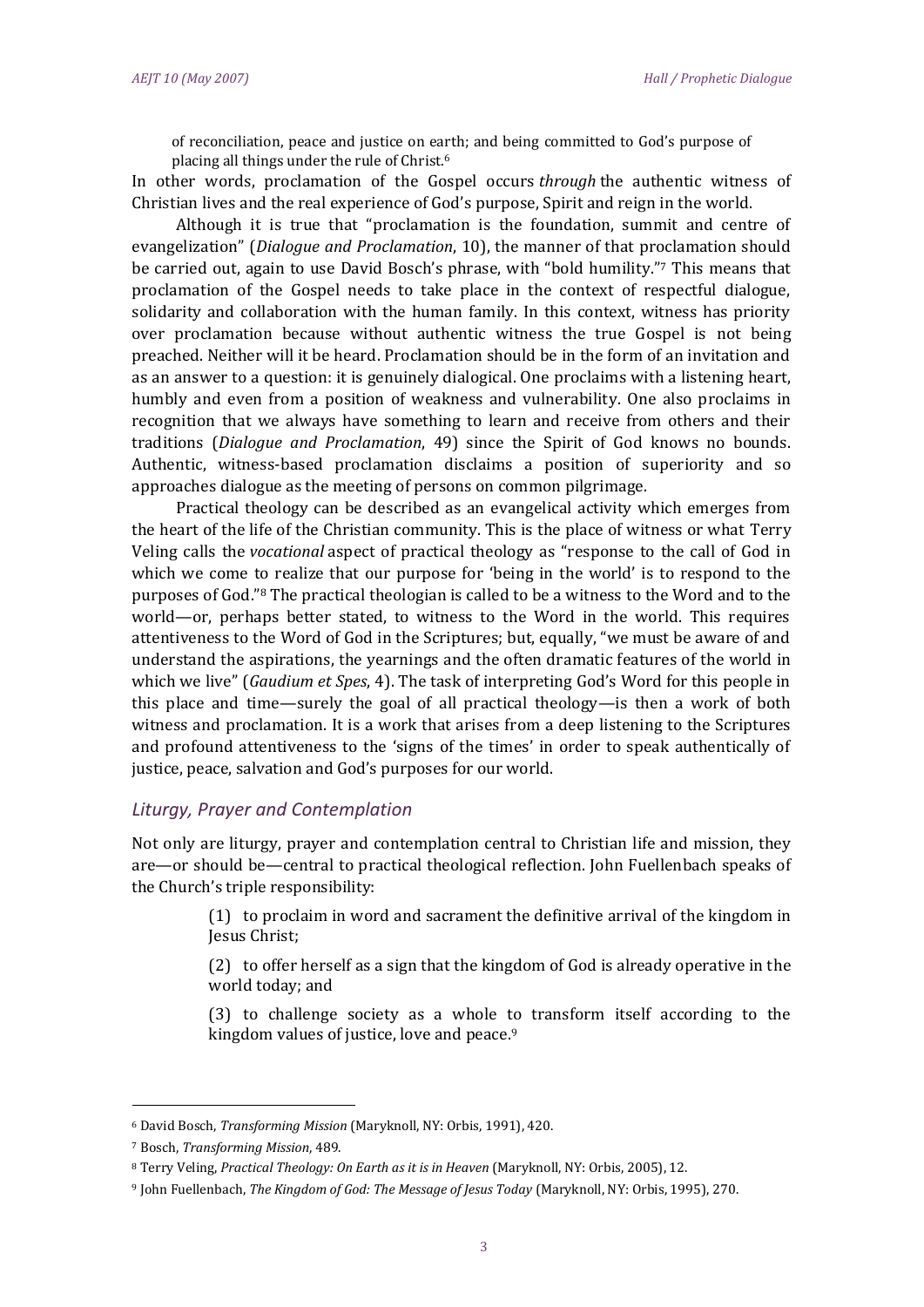In order to witness to and proclaim the saving presence of God in the world, the Church and its theologians are first invited to experience something of that reality it their own lives.

In most Christian traditions, the liturgy—in particular the Eucharist—is recognized as the source and summit of the Church's life: it is here that the definitive arrival of the kingdom in Jesus Christ is most authentically proclaimed in word and sacrament. Far from being a break from the pressures and complexities of life, the liturgy is the place where the events and unredeemed realities of the world are brought to and by the community in worship to enlarge our vision and challenge our ways of being and acting. This should also extend our theological horizons by raising new questions about God's hopes for ourselves, our Church and our world. The liturgy is also the place where we are nourished and empowered to serve and live our lives for others and to experience the "dangerous memory" of Jesus Christ who came not to be served, but to give his life as a ransom for many (Mt 20:28). This is the heart of the Eucharistic sacrifice symbolizing the broken body of Christ and the healing power of the Spirit. The liturgy does not end as long as its participants carry its message of hope, healing and salvation to the world within and beyond the Church.

Sometimes our view of Christian liturgy may be what I would call too "in-house". Let me explain. Liturgy is not simply about my or my faith-community's relationship with the living God. It is certainly that. But it is also witnesses to those who are not normally part of the worshipping community or are there in varying degrees of separation or even alienation from the Church. They are there for the funeral or the wedding; they may have little understanding of what the Church or its liturgy is about; they may carry deep wounds from past church experiences. This is certainly a challenge for liturgical presiders, pastoral associates and practical theologians to devise liturgies that are genuinely welcoming of the pilgrim, stranger and passer-by. It is not simply a matter of using appropriate hymns and prayers and the sensitive planning of the liturgy. All that goes without saying. More poignantly, it is a question of authenticity in witness and worship that is finally the gift of the Spirit, enabling the Church to offer herself as a sign of God's kingdom in the world today. Without such authenticity the Church's responsibility to challenge people and society according to the kingdom values of justice and peace will fall on deaf ears. Without such authenticity, the pilgrim, stranger or passer-by is unlikely to be troubled by whatever the Church or its theologians have to say.

I am not only saying that liturgy, prayer and contemplation are appropriate activities for practical theological reflection. More radically, it is to say that the practical theologian him/her self needs to be challenged and nourished through a liturgical, prayerful and contemplative life—or at least by a life in which liturgy, prayer, contemplation and ongoing conversion fuel the fires of reflection on what God asks of the Church and its theologians today.

#### *Justice, Peace and the Integrity of Creation*

Contemporary practical theology is notably committed to the work of justice, peace and the integrity of creation. Evidently, this is a ministry and mission of "prophetic dialogue" in which witness and word, action and preaching, need to reflect each other to be credible and effective. Liberation theologians have played an important role in highlighting the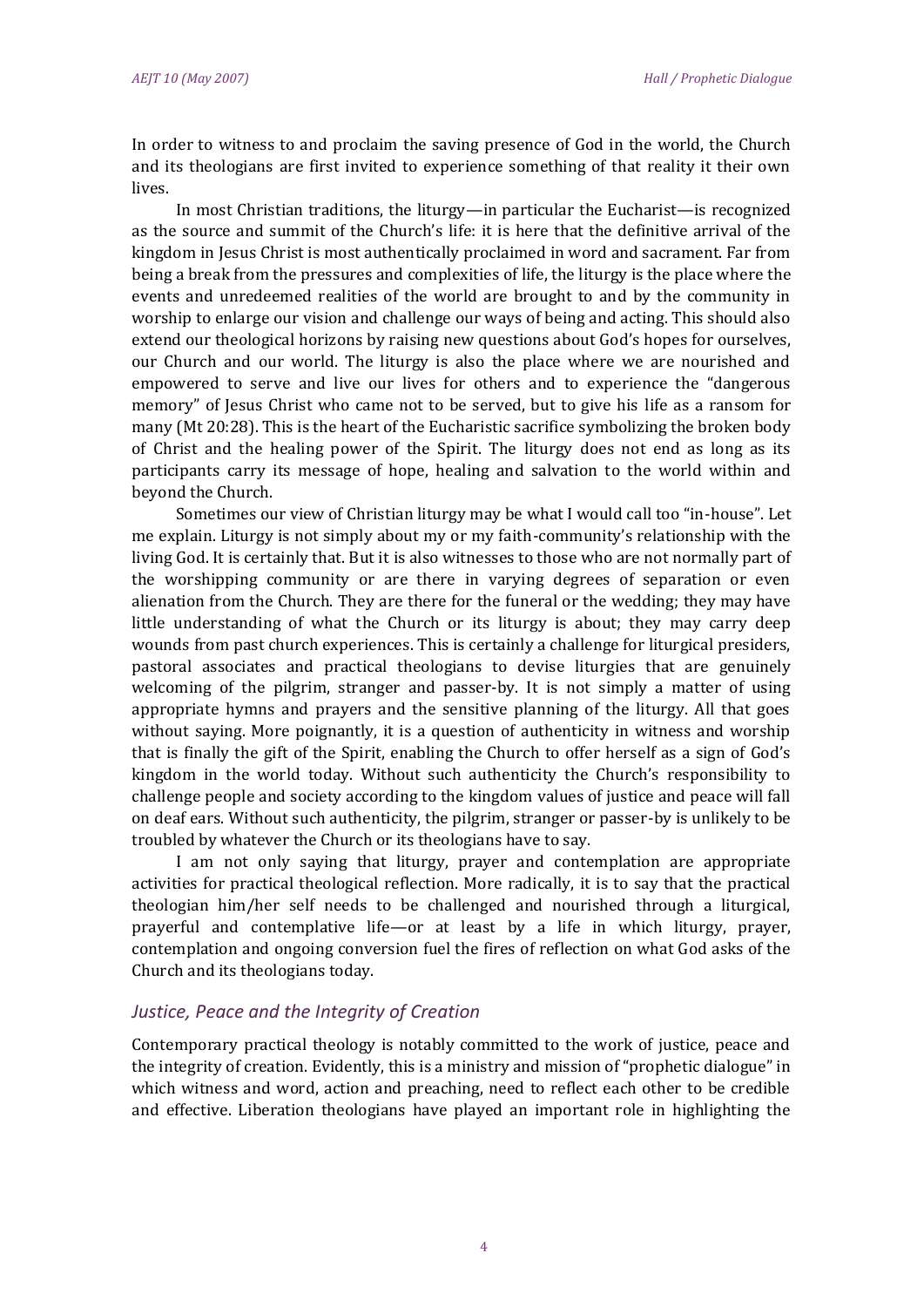l

intimate relationship between the promise of salvation and the demands of justice.<sup>10</sup> They have also provided a methodology which is applicable for practical theology and worth summarizing in this context.

Clodovis Boff speaks of a three-fold mediation.<sup>11</sup> *Socio-analytic mediation* seeks to establish the root causes of poverty and oppression in social systems. It uses both sociological and narrative tools: the former investigates ideological and economic factors; the latter listens to the voices of the poor and marginalized so that the poor stand up for themselves as subjects and voices of the disfigured children of God. *Hermeneutical mediation* asks what the Word of God has to say to situations of injustice especially in the light of privileged justice texts such as Exodus, the Prophets, Gospels, Acts and Revelation. It also seeks to retrieve and emphasize social justice teachings in the Christian tradition. *Practical mediation* sees praxis as the starting point and goal of liberation theology. It seeks to establish criteria of action that are non-violent, historically viable, related to the overall strategy of incarnating the reign of God, and includes specific programs of decision-making, implementation and evaluation. All three mediations dialogue with diverse voices—sociology, scripture, tradition and the poor—with a prophetic and publicpractical theological. This is a significant model for prophetic dialogue in which the Church not only speaks *to* and *for* the poor and marginalized, but also empowers them to speak in their own voice and stands *with* them in praxis and solidarity.

The Church's mission of justice as integral to the reign of God is also expressed in its commitment to peace-building and the integrity of creation. Israel's dream of peace is epitomized in Jesus' own ministry of peace. The Church is not only called upon to live as a community of peace, love and justice, but to be a sign and instrument of that peace in the manner of its life and theology. It must promote peace among peoples, cultures and religions, support prophets of peace, provide programs that encourage reconciliation and reverence for life. The witness aspect of peace is also expressed in prayer and penance for peace: one thinks of the initiatives of John Paul II in joining with people of all religious traditions at Assisi (1986 & 2002) to pray for world peace.<sup>12</sup> Practical theology has a particular responsibility to assist in mediating ways of peace in a world marred by human conflict. To achieve this, practical theologians need to dialogue with cultural anthropologists and representatives of other disciplines who contribute to the growing literature in the field of "Peace Studies." <sup>13</sup> They also need to be open and self-critical especially in regard to the Church's less than impeccable historical record in regard to peace issues.

Theologically speaking, ecological awareness and respect for creation have not been at the forefront of the Church's thinking—although this is now beginning to change. Perhaps this is a case of a dialogue enforced on the Church through new circumstances of global warming and increased environmental devastation. An over-individualized theology of sin and grace ignored the social and cosmic aspects of salvation—with its vision of a new heaven and a new earth (Isa 66:22; Rev 21:1). Other critics point to the

<sup>10</sup> "All liberation is an anticipation of the complete redemption brought by Christ." South American Bishops' Conference, Medellin, 1968.

<sup>11</sup> Clodovis Boff, *Theology and Praxis: Epistemological Foundations* (Maryknoll, NY: Orbis, 1987).

<sup>12</sup> See, for example, Wayne Teasdale, *Catholicism in Dialogue: Conversations across Traditions* (Oxford: Sheed & Ward, 2004), 54-57.

<sup>&</sup>lt;sup>13</sup> To mention one significant work with an extensive bibliography of literature in the field, see Raimon Panikkar, *Cultural Disarmament: The Way to Peace* (Louisville, Kentucky: Westminster John Know Press, 1995).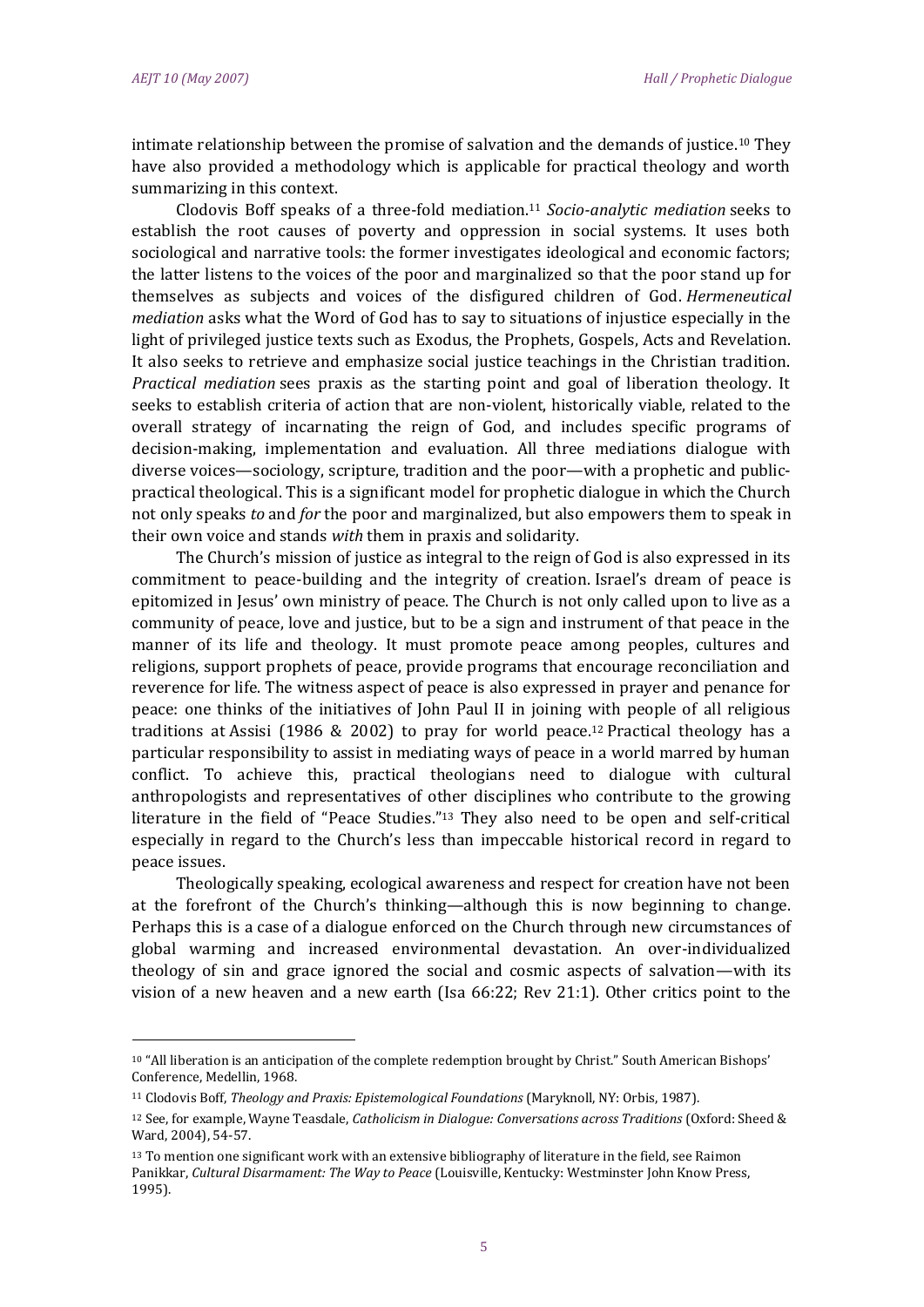dissociation of the theologies of creation and salvation.<sup>14</sup> Not that the notion of the sacredness of the earth is an entirely new idea. A hermeneutic of retrieval connects us to the largely repressed cultural and ecclesial memories of the cosmic perspectives of saints and mystics such as St Paul, Irenaeus, Francis of Assisi, Hildegaard of Bingin and Teilhard de Chardin. All this is known. What may be less well known is Raimon Panikkar's description of an emerging terrestrial—or cosmotheandric—dialogue which advances this discussion in today's pluralistic context and challenges practical theology to dialogue with what he calls "contemporary mysticism."<sup>15</sup>

### *Cosmotheandric Dialogue – Divine, Human, Earthly*

For Panikkar, the divine, human and cosmic realities all belong to the real and interpenetrate one another so that everything displays *anthropomorphic* features as well as *divine* and *material* ones. The cosmic no less than the divine is an irreducible dimension of reality—and neither is subservient to humanity, although humanity is unthinkable without the interpenetration of divine and material dimensions. Until contemporary times, this vision has been integral to all known cultural and religious traditions, albeit expressed with unique symbols, idioms and rituals. The Western-inspired project which now sees itself repeated throughout the world—humans are individualized egos, God/gods/heaven no more than human projections, and the cosmos reduced to a devitalized, dead earth at the whim of human exploitation—has reached its crisis. A new mystical awareness is emerging to rescue humanity from its excruciating isolation, to save the earth from extinction, and to reconnect both to the divine mystery at work everywhere.

Features of what Panikkar calls the emerging cosmotheandric insight are the following:<sup>16</sup>

- (1) It is a new innocence that cannot be imposed but must be allowed to emerge spontaneously. For this to occur, there needs to be ametanoia, a radical conversion of mind, heart and spirit. It is occurring despite efforts of powerful governments and corporations to deny its reality.
- (2) It is not a philosophical, scientific or even theological hypothesis; it is a spirituality not an ideology; it may be expressed in many different thoughtsystems, but it is not in the first instance the result of thought; it is a myth.
- (3) The earth is not inferior to humanity; nor is it superior. Humanity and the cosmos are both ultimate and irreducible—not equal (they are not mathematical data). Their relationship is advaitic, non-dualistic; they are distinct but inseparable.
- (4) Our relationship with the earth is constitutive; it is integral to who we are and to our self-understanding. What is ultimately good/bad for the earth is in equal measure good/bad for me—and vice versa. It goes without saying, humanity and the cosmos are not—or should not—be in conflict, let alone at

<sup>14</sup> See authors such as Thomas Berry, *Evening Thoughts: Reflecting on Earth as Sacred Community* (Sierra Club Books & University of California Press, 2006) and Matthew Fox, *A New Reformation: Creation Spirituality and the Transformation of Christianity* (Inner Traditions Bear and Co., 2006). Perhaps Fox did a disservice by pitting salvation and creation in such apparently opposing camps. Berry's work shows a more integral appreciation of the interrelationship between creation and salvation, as between cosmology and theology.

<sup>15</sup> For his most systematic presentation, see Raimon Panikkar, *The Cosmotheandric Experience* (Maryknoll, NY: Orbis, 1993).

<sup>16</sup> Panikkar, *The Cosmotheandric Experience*, 149-152.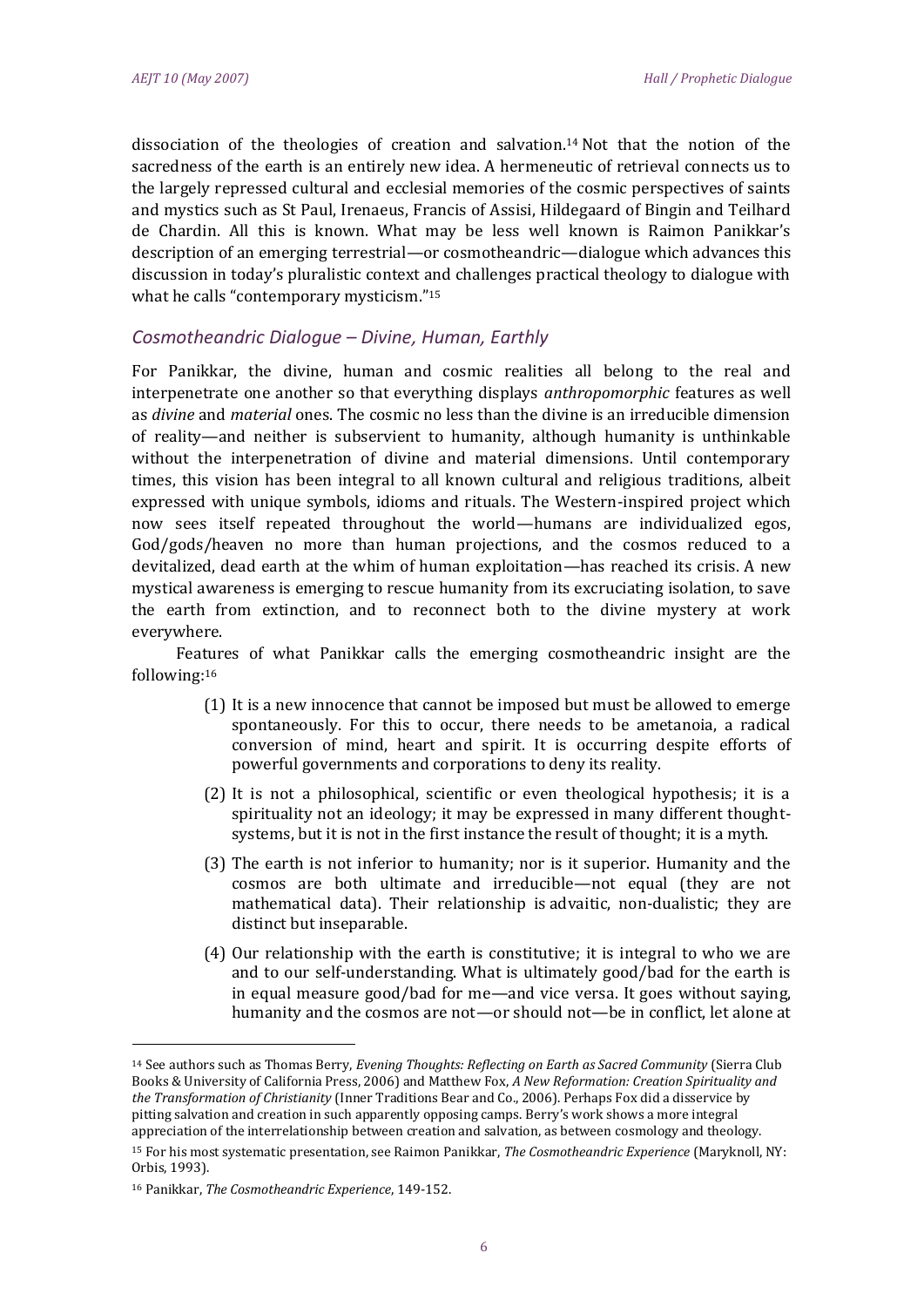$\overline{\phantom{a}}$ 

war, with one another. We cannot 'save' ourselves without incorporating the earth (and God) into the same venture.

- (5) Salvation, fulfilment, completion are not reducible to some far off timeless world; it is a tempiternal experience in which time present, time past and time future merge together. This is anathema to the pan-monetary economic ideology of advanced capitalism that awards greed and idolizes material possessions.
- (6) There is no dichotomy between the so-called nature mysticism of nontheistic systems and the theistic mysticism of those who seek communion with God. If I climb the highest mountain, I will find God there; if I go to the depths of an apophatic Godhead, I will find Ultimate reality there. Creator and creature are inseparable from the human heart which searches. The entire reality is committed to the same unique adventure.
- (7) This spirituality promises to heal the other open wound of our times: the chasm between the material and the spiritual, the sacred and the secular, the temporal and eternal. Service to the earth is divine service; love of God is human love.

Perhaps we advanced a little beyond what is normally entailed in practical theology. However, whether or not one is enthralled, inspired or critical of Panikkar's cosmotheandric vision, the importance of practical theology dialoguing with contemporary secular and religious spiritualities—as well as philosophies, theologies and ideologies—is surely integral to the notion of "prophetic dialogue" for peace, justice and the future of creation. Poets, mystics and prophets may often be found among the poor and marginalized peoples—and these are the voices that challenge all our practical theological ideas and programs.

#### *Triple Dialogue – Liberation, Inculturation, Interreligious Dialogue*

The most advanced program for prophetic dialogue is presented at the 1999 Synod of the Federation of the Asian Bishops' Conferences (FABC).<sup>17</sup> Here the bishops speak of the necessity of developing a triple dialogue with Asia's poor (liberation), its cultures (inculturation) and its religions (interreligious dialogue) in order to deal with the three contexts of Asia: massive poverty, cultural diversity, and religious pluralism.<sup>18</sup> Although first conceived as three distinct dialogues, the FABC now conceives them as a threepronged single approach to Christian mission in Asia. This position was argued most forcefully by Asian theologians such as Sri Lankan and Indian Jesuits, Aloysius Pieris and Michael Amaladoss, and has been repeatedly affirmed by the FABC. These three dialogues must be practised together: only then can each guarantee the authenticity and success of the others. Indeed, it is impossible to draw a clear dividing line among these three dialogues since not rarely it is, as Jesus' ministry makes abundantly clear, the poor and marginalized people who tend to be the most religious and most attached to their cultures.

Since we have already addressed the issue of liberation as dialogue with the poor in their pursuit of justice, these remarks will be largely limited to matters of inculturation and interreligious dialogue. Peter Phan suggests that on the success or failure of

<sup>17</sup> See Peter C. Phan, ed., *The Asian Synod: Text and Commentaries* (Maryknoll NY: Orbis, 2002).

<sup>&</sup>lt;sup>18</sup> On this threefold dialogue, see Peter C. Phan, "Christian Mission in Asia: A New Way of Being Church", in Peter C. Phan, *In Our Own Tongues: Perspectives from Asia on Mission and Inculturation* (Maryknoll, NY: Orbis, 2003), 13-31.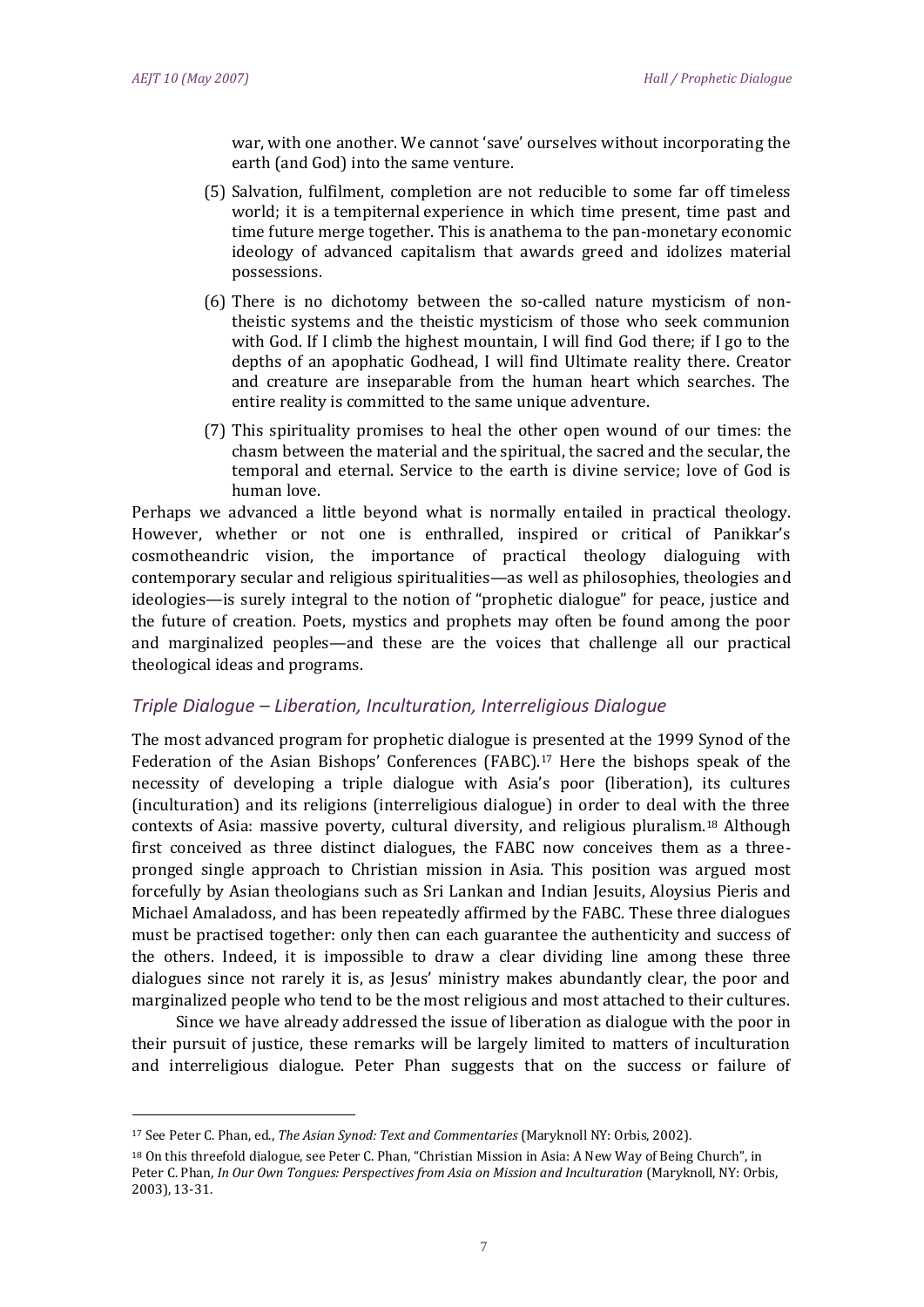inculturation hangs the future of the Church.<sup>19</sup> Too often inculturation has been understood in rather cosmetic terms: an African drum here; an Aboriginal or Maori dance there; Asian artifacts somewhere else. But the real question of inculturation arises, for the most part, in context of hundreds of years of Western colonization along with the inevitable imposition of a European way of being Church. The relationship between religion and culture is always complex; and the process of learning to present Jesus Christ and the Church with an authentic indigenous face and heart requires deep listening and challenging dialogue. This can be as painful for Europeans as for indigenous peoples in raising consciousness about what constitutes "real Christianity". Moreover, in the Roman Catholic tradition at least, there is often the additional issue of a highly centralized and hierarchical model of authority that needs to be transformed in the interests of enabling genuine local churches to emerge.

In the words of a James Blunt song—"I've got a plan!"<sup>20</sup> Or, I should say, Indonesian Carmelite Bishop Francis Hadisumarta has a plan. He suggests we need to "move from adaptation to inculturation" by establishing new patriarchates in South, South-East and East Asia:

These new patriarchates, conciliar in nature, would support, strengthen, and broaden the work of individual episcopal conferences. As the episcopal conferences, in communion with neighboring conferences in the same (new) patriarchate, move forward in mission, new Catholic Rites would come into existence. Thus, we envisage a radical decentralization of the Latin Rite—devolving into a host of local Rites in Asia, united collegially in faith and trust, listening to each other through synodal instruments at parish, deanery, vicariate, diocesan, national/regional, continental, and international levels. Then, almost four decades after the Second Vatican Council, we would truly experience a great synodal epoch.<sup>21</sup>

This church structure is not something new. It is rooted in the three classical ecclesiological principles of catholicity, collegiality, and subsidiarity. Moreover, it implements the triadic church organization of the first millennium: the particular church with its bishop; regional ecclesiastical units, especially the patriarchal churches with their patriarchs; and the universal church with the pope as its head.<sup>22</sup> The importance of the "ancient patriarchal Churches" was recognized by Vatican II when it said:

It has come about through divine providence that, in the course of time, different Churches set up in various places by the apostles and their successors joined together in a multiplicity of organically united groups which, whilst safeguarding the unity of faith and the unique divine structure of the universal Church, have their own discipline, enjoy their own liturgical usage and inherit a theological and spiritual patrimony. (*Lumen Gentium*, 23)

In theory at least, this situation already exists among Eastern Catholic rites. It is now time for this to be extended to non-European churches as perhaps the most important structural transformation that takes inculturation seriously. This would highlight in an unprecedented way the true nature of the Church as a communion of local churches—and in so doing highlight the importance of prophetic dialogue among the churches. Potential

<sup>19</sup> Phan, *In Our Own Tongues*, xii.

<sup>20</sup> "You are Beautiful" in James Blunt, *Back to Bedlam* (2004).

<sup>21</sup> *The Asian Synod,* 120-121.

<sup>22</sup> Herman Pottmeyer, cited in Peter Phan, "Reception or Subversion of Vatican II by the Asian Churches? A New Way of Being Church inAsia", *Australian eJournal of Theology* 6 (February

<sup>2006).</sup> [http://dlibrary.acu.edu.au/research/theology/ejournal/aejt\\_6/phan.htm.](http://dlibrary.acu.edu.au/research/theology/ejournal/aejt_6/phan.htm) Accessed 31 October 2006.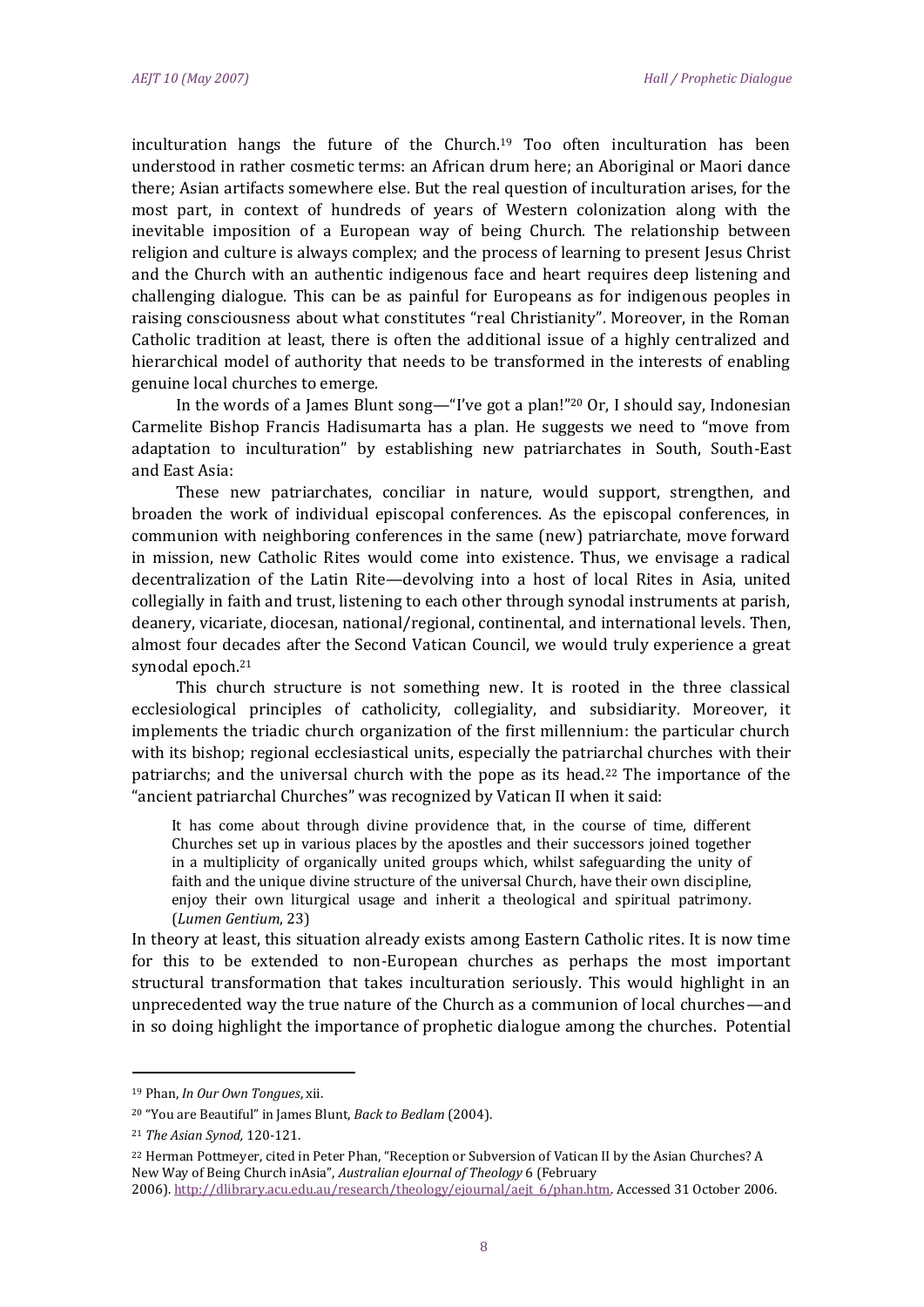ecumenical implications are noteworthy and call for future exploration by practical theologians.

Interreligious dialogue is an equally crucial task for the Church in the emerging global situation. One has only to consider the rise of Islam since, at least in statistical terms, Christians and Muslims make up over half the world's population. From personal experience I can attest to the reality that Christian-Muslim dialogue is far from easy and not universally successful—even though there is significant good will on both sides. Yet, I find myself as a practical theologian increasingly committed to interreligious dialogue from both human and Christian perspectives. At one level, such dialogue connects me to the common humanity which I share with all people regardless of culture, ethnicity, religion, ideology or belief. As Wayne Teasdale states, "dialogue is a journey into perpetual discovery, continual wonder, the sheer joy of amazement in the realization that we are after all the same in the reality of our human nature and all the qualities of being human." <sup>23</sup> I also find myself in agreement with Hans Küng's well-known words: no peace among the nations without peace among the religions; and no peace among the religions without dialogue among the religions.<sup>24</sup> Or, to quote Teasdale again: "Ultimately, dialogue is a survival skill, and interfaith dialogue may well prove to be the most valuable vehicle for promoting peace and harmony in society and the world." <sup>25</sup> So, at this level, interreligious dialogue can be seen as a service to humanity and the world.

From a Christian perspective, I am inspired by my own Church's official teachings that highlight interreligious dialogue as an integral element of the Church's evangelizing mission (*Redemptoris Missio*, 55). Other documents speak of the fruits of dialogue: learning about the positive value of other traditions; overcoming prejudice; purifying cultures of dehumanizing elements; upholding traditional cultural values of indigenous peoples; and purifying one's own faith (*Dialogue and Proclamation*, 43-49). Although there is a certain tension between mission and dialogue in these documents, I find myself at ease "witnessing" to my own Christian faith in the context of interreligious encounter that is more intent on listening and learning than preaching and proclaiming. The image of Jesus with the woman at the well, or the picture of the risen Christ in his encounter with the Emmaus disciples, is a model of dialogue that does not impose. Is such an approach "prophetic"? Insofar as it is open to the experience of friendship and communion, new insights, genuine depth and ultimately a new consciousness—even in small ways—then the words of the prophet Ezekiel spring to mind: "I will give you a new heart, and I will put a new spirit within you" (Ez. 36:26). Interreligious dialogue seeks to respond to the prophetic challenge of playing our role in building the new heaven and new earth (Rev. 21:1) that includes rather than excludes the religious and secular other. This is certainly a—perhaps*the*—prophetic challenge of our times.

#### *Conclusion*

 $\overline{\phantom{a}}$ 

Practical theology is always a work in progress. My endeavour here has been to demonstrate that it is a work best carried out in a spirit of "prophetic dialogue": it must be done with a listening heart as well as an intelligent head and articulate tongue. It is also the work of the Church, the community of faith. No single theologian can be involved in all

<sup>23</sup> Teasdale, *Catholicism in Dialogue*, 26.

<sup>24</sup> Hans Küng, cited in *Vision of Peace among Religions,* [http://www.interspirit.net/vpar/home.cfm,](http://www.interspirit.net/vpar/home.cfm) accessed 31 October 2006.

<sup>25</sup> Teasdale, *Catholicism in Dialogue*, 27.